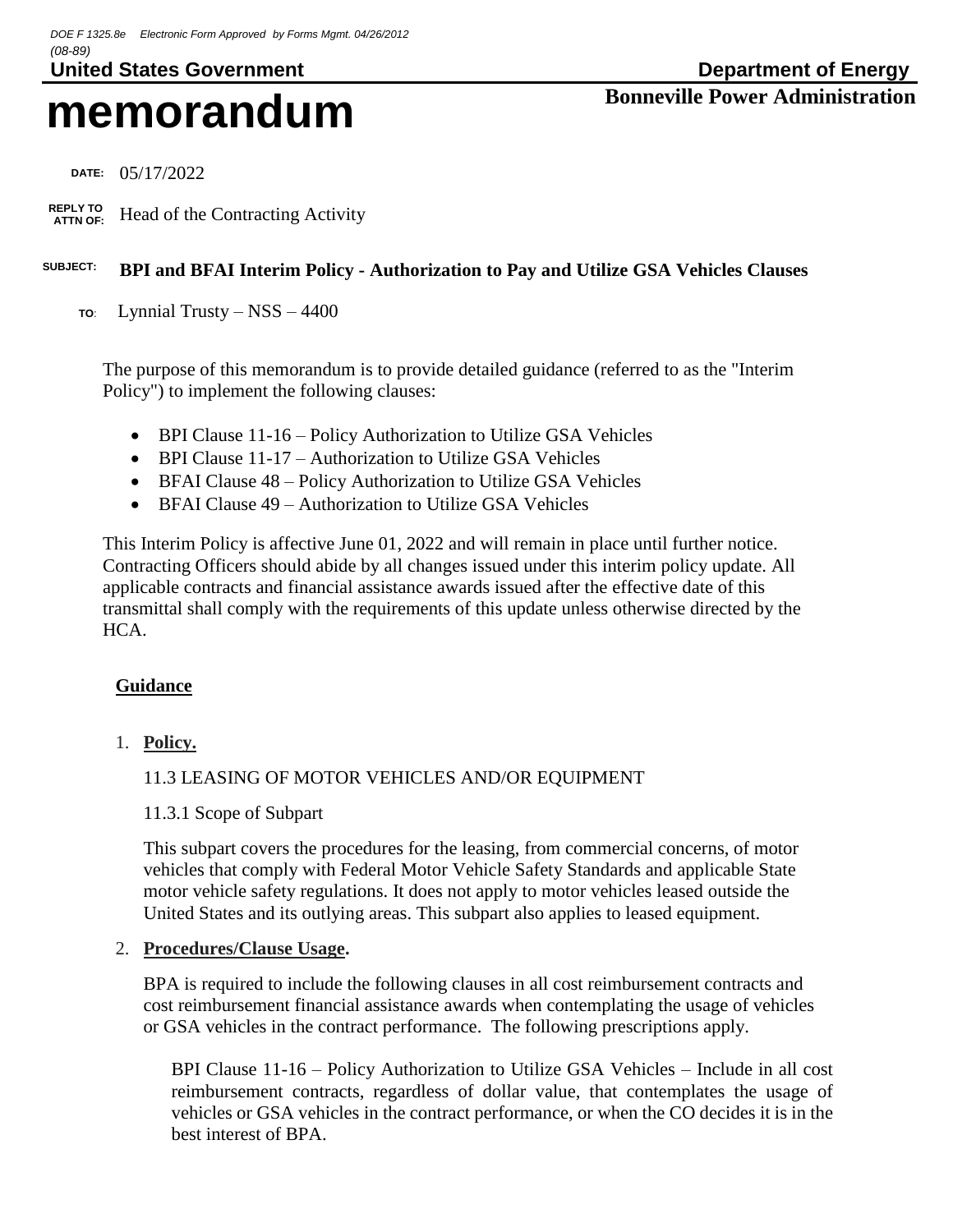BPI Clause 11-17 – Authorization to Utilize GSA Vehicles – Include in all cost reimbursement contracts, regardless of dollar value, that contemplates the usage of vehicles or GSA vehicles in the contract performance, or when the CO decides it is in the best interest of BPA.

BFAI Clause 48 – Policy Authorization to Utilize GSA Vehicles – Include in all financial assistance awards, regardless of dollar value, that contemplates the usage of vehicles or GSA vehicles in the contract performance, or when the CO decides it is in the best interest of BPA.

BFAI Clause 49 – Authorization to Utilize GSA Vehicles – Include in all financial assistance awards, regardless of dollar value, that contemplates the usage of vehicles or GSA vehicles in the contract performance, or when the CO decides it is in the best interest of BPA.

**3. Clauses.** Insert the following BPI and BFAI clauses in accordance with the prescriptions above.

# **BPI Clause 11-16 – Policy Authorization to Utilize GSA Vehicles (JUN 2022)**

 (a) If it is in the Bonneville Power Administration's (BPA) interest, the contracting officer may authorize cost-reimbursement contractors to obtain, for official purposes only, interagency fleet management system (IFMS) vehicles and related services, including-

- (1) Fuel and lubricants,
- (2) Vehicle inspection, maintenance, and repair,
- (3) Vehicle storage, and
- (4) Commercially rented vehicles for short-term use.

 (b) Complete rebuilding of major components of contractor-owned or -leased equipment requires the approval of the contracting officer in each instance.

 (c) BPA contractors shall not be authorized to obtain interagency fleet management system (IFMS) vehicles and related services for use in performance of any contract other than a cost-reimbursement contract, except as otherwise specifically approved by the Administrator of the General Services Administration at the request of the agency involved.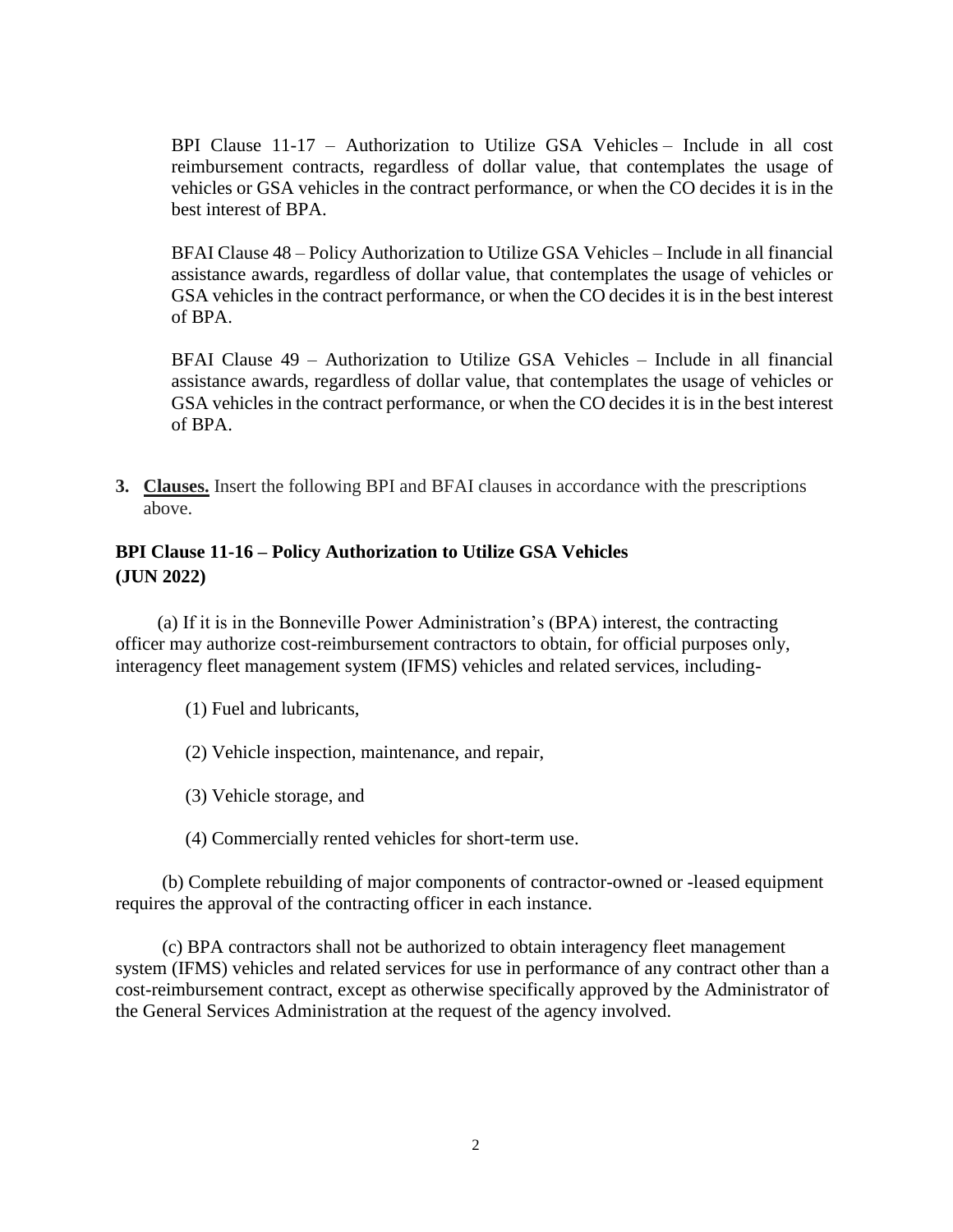# **BPI Clause 11-17 – Authorization to Utilize GSA Vehicles (JUN 2022)**

(a) The contracting officer may authorize a cost-reimbursement contractor to obtain interagency fleet management system (IFMS) vehicles and related services, if the contracting officer has-

 (1) Determined that the authorization will accomplish Bonneville Power Administration (BPA) contractual objectives and effect demonstrable economies;

 (2) Received evidence that the contractor has obtained motor vehicle liability insurance covering bodily injury and property damage, with limits of liability as required or approved by the agency, protecting the contractor and the Government against third-party claims arising from the ownership, maintenance, or use of an interagency fleet management system vehicle (IFMS);

 (3) Arranged for periodic checks to ensure that authorized contractors are using vehicles and related services exclusively under cost-reimbursement contracts;

 (4) Ensured that contractors shall establish and enforce suitable penalties for their employees who use or authorize the use of Government vehicles for other than performance of BPA contracts (see 41 CFR 101-38.301-1);

 (5) Received a written statement that the contractor will assume, without the right of reimbursement from the Government, the cost or expense of any use of interagency fleet management vehicles (IFMS) and services not related to the performance of the contract; and

(6) Considered any recommendations of the contractor.

(b) The authorization shall -

(1) Be in writing;

(2) Cite the contract number;

 (3) Specify any limitations on the authority, including its duration, and any other pertinent information; and

 (4) Instruct the contractor to comply with the applicable BPA policies and procedures provided in this subpart.

 (c) Authorizations to subcontractors shall be issued through, and with the approval of, the contractor.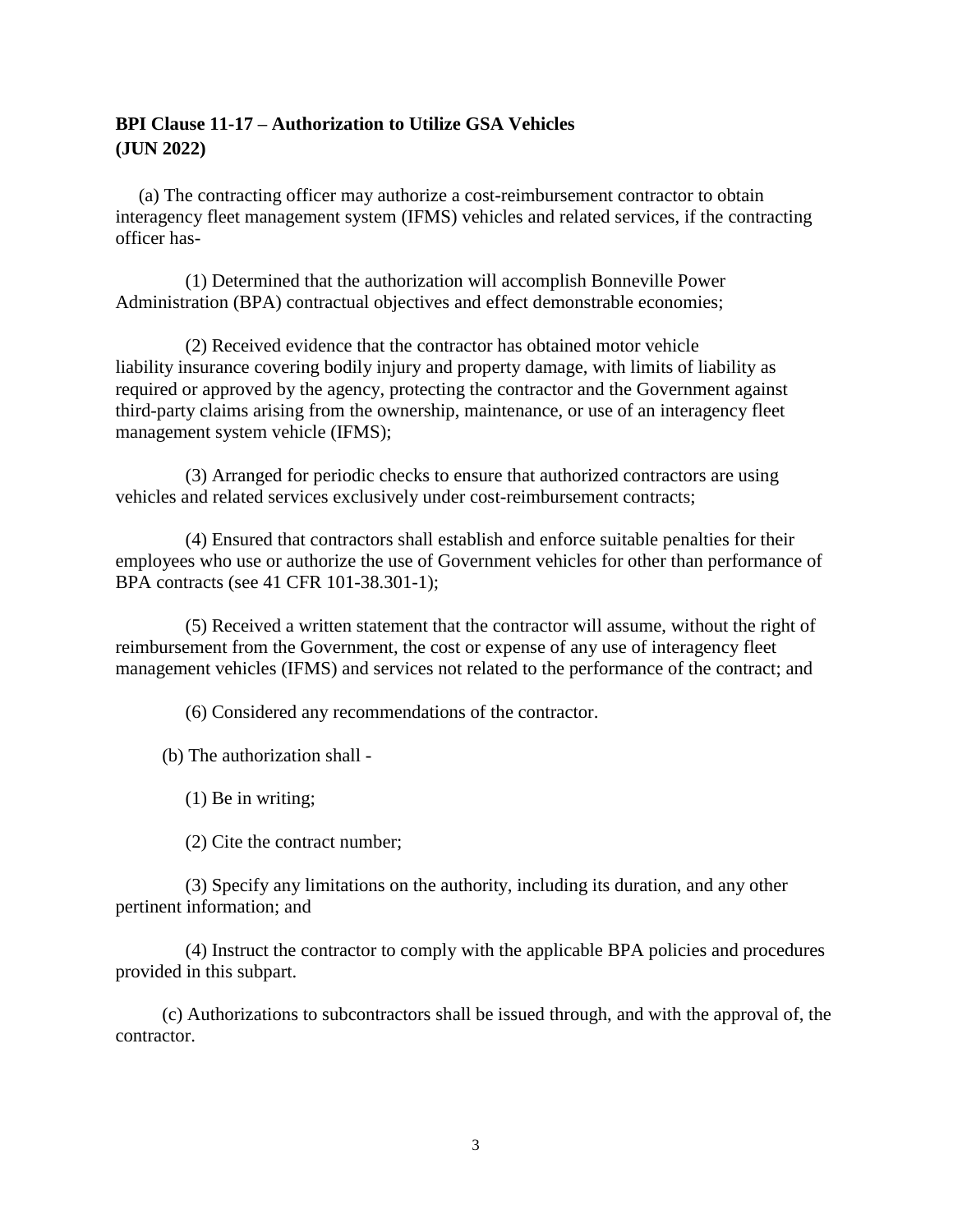(d) Contracting officers authorizing contractor use of interagency fleet management system (IFMS) vehicles and related services subject their agencies to the responsibilities and liabilities provided in 41 CFR 101-39.4 regarding accidents and claims.

## **BFAI Clause 48 – Policy Authorization to Utilize GSA Vehicles (JUN 2022)**

 (a) If it is in the Bonneville Power Administration's (BPA) interest, the contracting officer may authorize cost-reimbursement recipients to obtain, for official purposes only, interagency fleet management system (IFMS) vehicles and related services, including-

(1) Fuel and lubricants,

(2) Vehicle inspection, maintenance, and repair,

(3) Vehicle storage, and

(4) Commercially rented vehicles for short-term use.

 (b) Complete rebuilding of major components of recipient-owned or -leased equipment requires the approval of the contracting officer in each instance.

 (c) BPA recipients shall not be authorized to obtain interagency fleet management system (IFMS) vehicles and related services for use in performance of any Financial Assistance awards other than a cost-reimbursement agreement, except as otherwise specifically approved by the Administrator of the General Services Administration at the request of the agency involved.

## **BFAI Clause 49 – Authorization to Utilize GSA Vehicles (JUN 2022)**

 (a) The contracting officer may authorize a cost-reimbursement recipient to obtain interagency fleet management system (IFMS) vehicles and related services, if the contracting officer has-

 (1) Determined that the authorization will accomplish Bonneville Power Administration (BPA) Financial Assistance objectives and effect demonstrable economies;

 (2) Received evidence that the recipient has obtained motor vehicle liability insurance covering bodily injury and property damage, with limits of liability as required or approved by the agency, protecting the recipient and the Government against thirdparty claims arising from the ownership, maintenance, or use of an interagency fleet management system vehicle (IFMS);